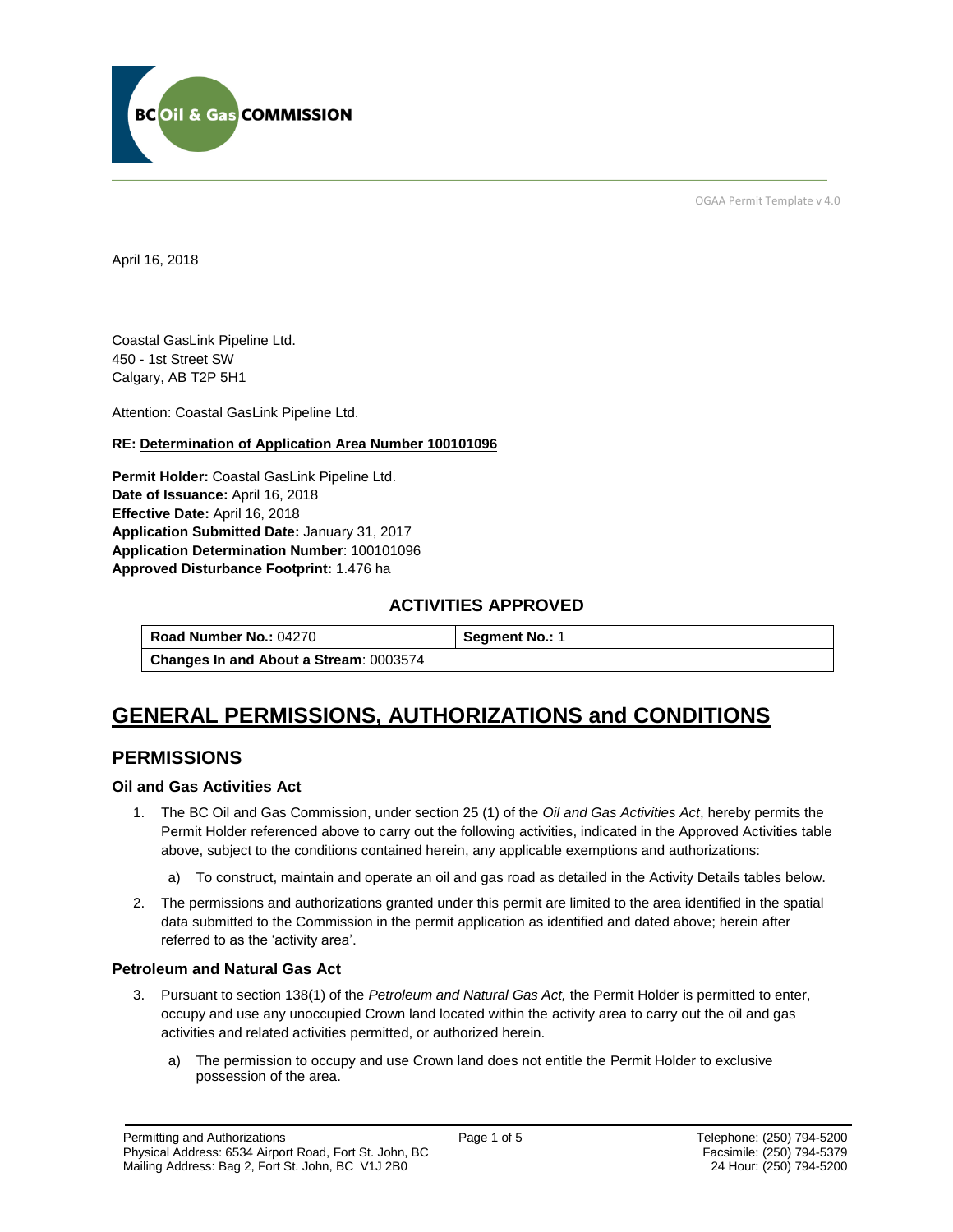b) The total disturbance within the activity area must not exceed the total approved disturbance footprint as referenced above.

## **AUTHORIZATIONS**

#### **Forest Act**

4. The Commission, pursuant to section 47.4 of the *Forest Act*, hereby authorizes the removal of Crown timber from the activity area under the cutting permits associated with the Master Licence(s) as follows:

**[Master Licence to Cut No.:](#page-0-0)** M02341

**[Cutting Permit No.:](#page-0-0)** 30

**[Timber Mark No.:](#page-0-0)** MTC062

**[Total New Cut:](#page-0-0)** 1.476 ha

**[Forest District](https://ams-crd.bcogc.ca/crd/)**: (DPG) Prince George Natural Resource District

**[Region:](#page-0-1)** Interior

5. The cutting permits are deemed spent upon the submission of the post-construction plan or upon either the cancellation or expiry of the activities authorized under the permit.

## **CONDITIONS**

#### **Notification**

6. Within 60 days of the completion of construction activities under this permit, the Permit Holder must submit to the Commission a post-construction plan as a shapefile and PDF plan accurately identifying the location of the total area actually disturbed under this permit. The shapefile and plan must be submitted via eSubmission.

#### **General**

- 7. The rights granted by this permit in relation to unoccupied Crown land are subject to all subsisting grants to or rights of any person made or acquired under the *Coal Act, Forest Act, Land Act, Mineral Tenure Act, Petroleum and Natural Gas Act, Range Act, Water Sustainability Act* or *Wildlife Act*, or any extension or renewal of the same.
- 8. The Permit Holder must not assign, sublicense or permit any person other than its employees, contractors or representatives to use or occupy any Crown land within the activity area, other than its employees, contractors or representatives, without the Commission's written consent.
- 9. The Permit Holder must ensure that any Crown land within the activity area is maintained in a condition so as to minimize hazards, including but not limited to hazards associated with storage of materials and equipment.
- 10. The Permit Holder must ensure that any Crown land within the activity area is maintained free of garbage, debris and unused equipment.

#### **Environmental**

- 11. Construction activities must not result in rutting, compaction or erosion of soils that cannot be reasonably rehabilitated to similar levels of soil productivity that existed on the activity area prior to the construction activities taking place.
- 12. Any temporary access must be constructed and maintained in a manner that provides for proper surface drainage, prevents pooling on the surface, and maintains slope integrity.

#### **Clearing**

13. The Permit Holder is permitted to fell any trees located on Crown land within 1.5 tree lengths of the activity area that are considered to be a safety hazard according to *Workers Compensation Act* regulations and must be felled in order to eliminate the hazard. Trees or portions of these trees that can be accessed from the activity area without causing damage to standing timber may be harvested.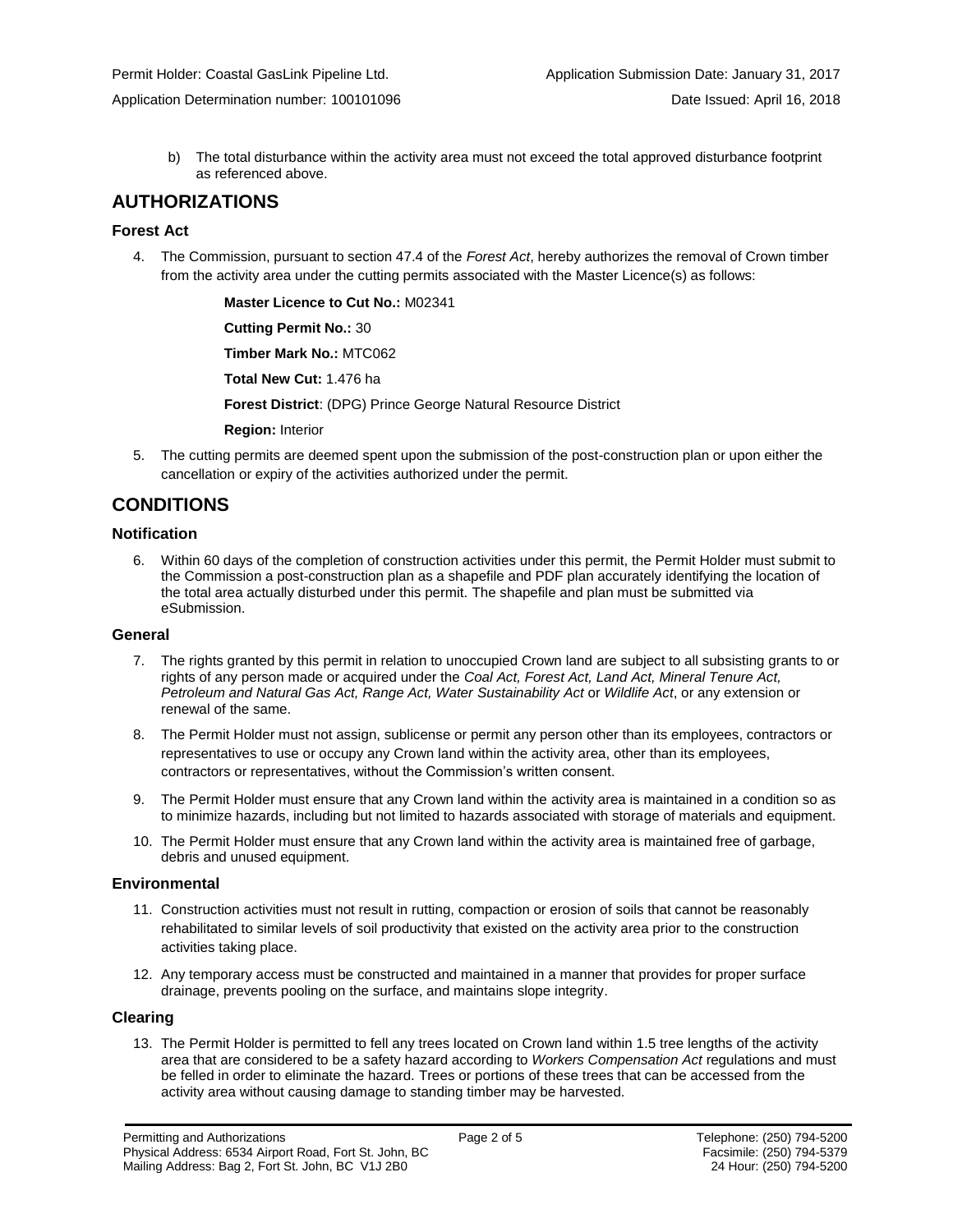- 14. The holder of the cutting permit must pay to the government, stumpage and any waste billing determined in accordance with the terms of this authorization.
- 15. All harvested Crown Timber must be marked with the cutting permit's associated Timber Mark.
- 16. Stumpage for cutting permits falling within the Interior Area, as defined in the Interior Appraisal Manual (Manual) will be calculated in accordance with the Manual as amended from time to time. In the current version of the Manual, stumpage will be determined in accordance with Table 6-3 (volume based)
- 17. Any waste assessments applied under the Master Licence to Cut are subject to the merchantability specifications and monetary waste billing requirements in the Provincial Logging Residue and Waste Manual specific to the region associated with the Cutting Permit authorization.

#### **Water Course Crossings and Works**

- 18. Stream, lake and wetland crossings must be constructed in accordance with the methods and any mitigations, as specified in the application.
- 19. In-stream activities within a fish bearing stream, lake or wetland must occur
	- a) [during the applicable reduced risk work windows as specified in the](#page-0-0) Region 7 Omineca Reduced Risk Timing Windows for Fish and Wildlife; or
	- b) in accordance with alternative timing and associated mitigation recommended by a Qualified Professional and accepted by the Commission; or
	- c) in accordance with an authorization or letter of advice from Fisheries and Oceans Canada that is provided to the Commission.
- 20. At any time, the Commission may suspend instream works authorized under this permit. Suspensions on instream works will remain in place until such time as the Commission notifies permit holders that works may resume. Reasons for suspension of works may include, but are not limited to, drought conditions and increased environmental or public safety risks
- 21. Following initial construction, stream crossings are authorized for necessary road modification or maintenance activities on the activity area except for:
	- a) construction or replacement of a bridge or major culvert on a S1, S2, S3 or S5 stream;
	- b) installation of a closed bottom structure in a fish bearing stream;
	- c) excavation or grading of a stream bank or stream bed;
	- d) works within a Temperature Sensitive Stream established by order under s. 27 of the Environmental Protection and Management Regulation; or
	- e) Works within a Fisheries Sensitive Watershed established by order under section 28 of the Environmental Protection and Management Regulation.
- 22. Stream crossings for roads must be constructed, maintained and deactivated according to the following requirements, as applicable:
	- a) Only bridges, culverts, ice bridges or snow fills may be constructed at stream crossings.
	- b) Snow fills must consist of clean snow and may only be located on streams that are dry or frozen to the bottom during the period of construction, maintenance and use. Where periodic thaws are anticipated, culverts must be installed to allow meltwater to pass through. Snow fill and any installed culverts must be removed prior to spring snow melt.
	- c) Ice bridges on fish bearing streams may only be constructed where sufficient water depth and stream flows prevent the bridge structure from coming in contact with the stream bottom.
	- d) Water applied to construct an ice bridge on a water body must be sourced in accordance with the *Water Sustainability Act* unless
		- (i) the water body is a stream with a stream channel width of at least 5 metres and is not designated as a sensitive stream under the Fish Protection Act, or has a riparian class of W1, W3, or L1,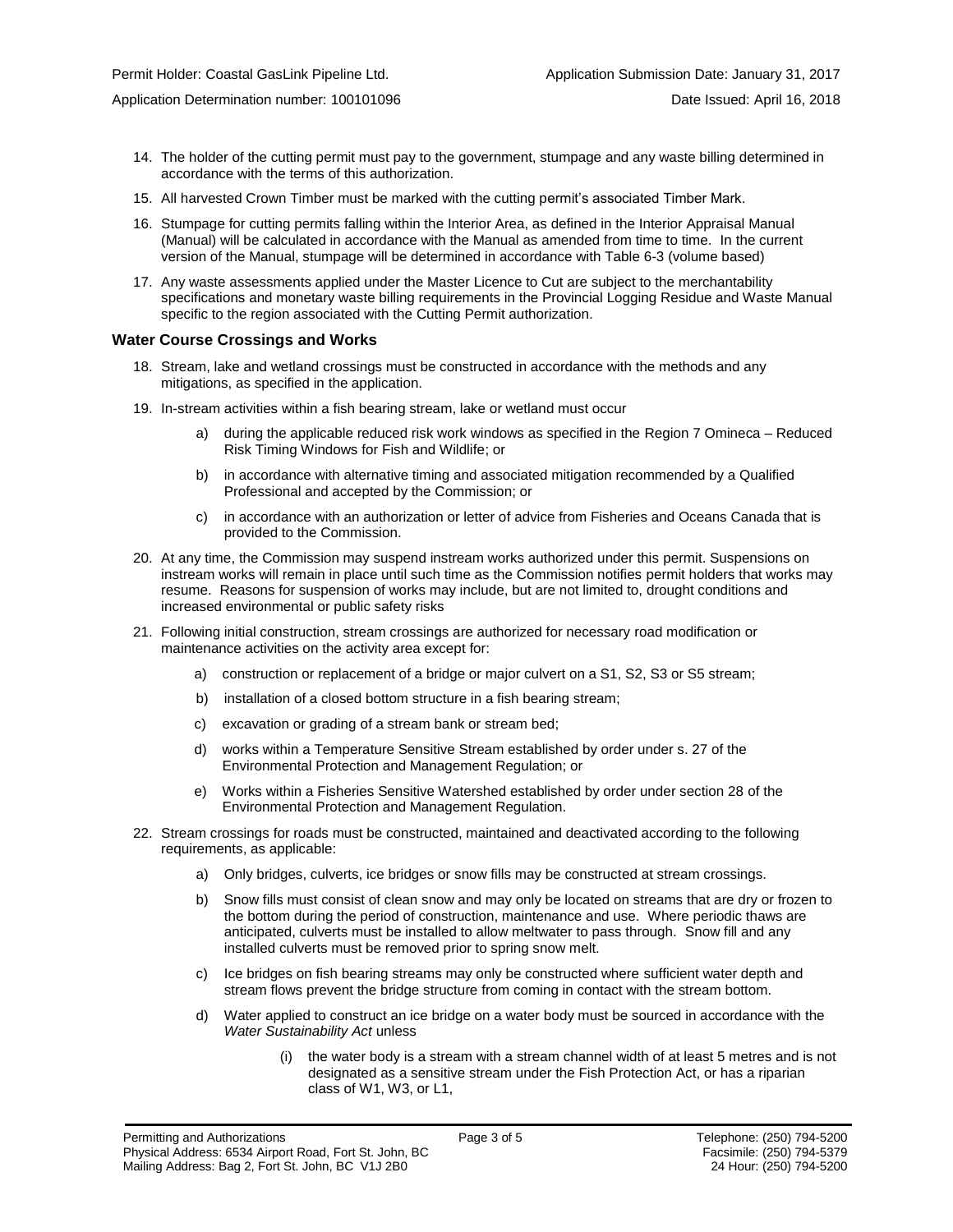- (ii) the water is sourced from the same water body proximal to the location on which the ice bridge is constructed,
- (iii) the water body is not within the boundaries of a public park,
- (iv) pump intakes do not disturb beds of streams or wetlands except as necessary for the safe installation and operation of equipment, and are screened with a maximum mesh size and approach velocity in accordance with the Fisheries and Oceans Canada Freshwater Intake End-of-Pipe Fish Screen Guideline, and
	- (a) where the water body is a stream, the flow of water in the stream at the time and location of pumping exceeds 60 litres per second and the instantaneous pumping rate does not exceed 1% of the water flowing in the water body at the time and location the pumping occurs, or
	- (b) where the water body is a lake or pond, the cumulative volume of water withdrawn does not exceed 10 cm of lake or pond depth, calculated as the product of lake or pond surface area x 10 cm;
- e) Bridge or culvert abutments, footings and scour protection must be located outside the natural stream channel and must not constrict the channel width.
- f) Equipment used for activities under this Permit must not be situated in a stream channel unless it is dry or frozen to the bottom at the time of the activity.
- 23. Wetland crossings must be constructed, maintained and removed in accordance with the following:
	- a) Organic cover within and adjacent to the wetland must be retained;
	- b) Minimize erosion or release of sediment within the wetland;
	- c) Any padding materials must be placed on the wetland surface only and must not be used for infilling;
	- d) Any padding materials must be removed as soon as practicable following construction, considering weather and ground conditions; and
	- e) The wetland, including banks and bed, must be restored, to the extent practicable, to the condition that existed before the crossing was initiated.

#### **Archaeology**

- 24. An Archaeological Impact Assessment (AIA) is required for the proposed development area prior to any development activities taking place.
- 25. An AIA report must be submitted to the Commission as soon as practicable.
- 26. If artifacts, features, materials or things protected under section 13(2) of the Heritage Conservation Act are identified the permit holder must, unless the permit holder holds a permit under section 12 of the Heritage Conservation Act issued by the Commission in respect of that artifact, feature, material or thing:
	- a) immediately cease all work in the vicinity of the artifacts, features, materials or things;
	- b) immediately notify the Commission and the Archaeology Branch of the Ministry of Forests, Lands and Natural Resource Operations
	- c) refrain from resuming work in the vicinity of the artifacts, features, materials or things except in accordance with an appropriate mitigation plan that has been prepared in accordance with the Heritage Conservation Act and approved by the Archaeology Branch of the Ministry of Forests, Lands and Natural Resource Operations.

# **ACTIVITY SPECIFIC DETAILS PERMISSIONS, and CONDITIONS**

## **ROAD**

**Land Area Number:** 100001773 **Road Number:** 04270 **Road Type:** Short-Term - Low-Grade